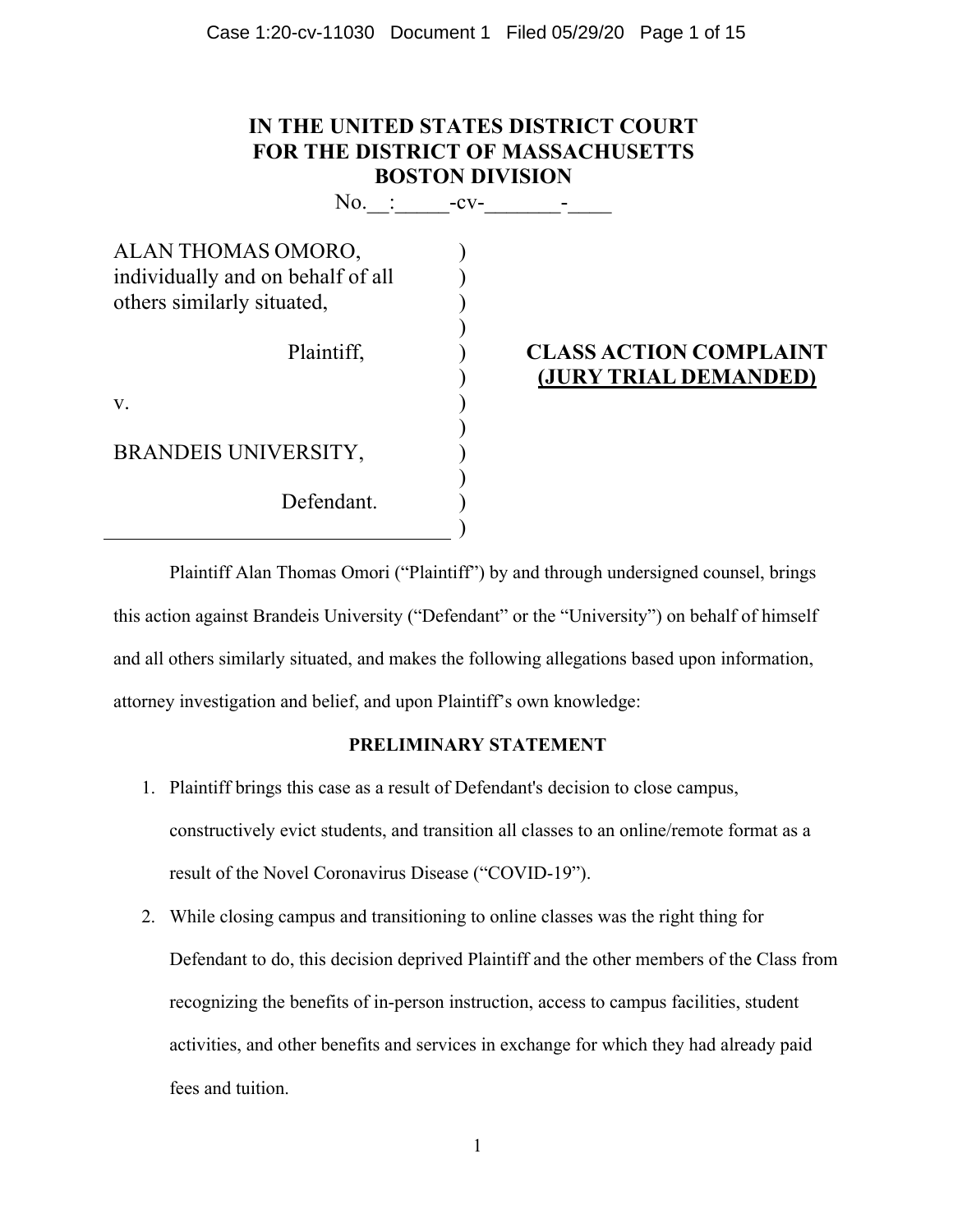- 3. Defendant has either refused to provide reimbursement for the tuition, fees and other costs that Defendant is no longer providing, or has provided inadequate and/or arbitrary reimbursement that does not fully compensate Plaintiff and members of the Class for their loss.
- 4. This action seeks refunds of the amount Plaintiff and other members of the Class are owed on a pro-rata basis, together with other damages as pled herein.

#### **PARTIES**

- 5. Defendant Brandeis University is an institution of higher learning located in Waltham Massachusetts, County of Middlesex.
- 6. Upon information and belief, Defendant has an estimated endowment of approximately  $&1.074$  Billion.<sup>1</sup>
- 7. Moreover, upon information and belief, Defendant is eligible to receive federal stimulus under the CARES Act. The CARES Act directs that approximately \$14 billion be distributed to colleges and universities based upon enrollment and requires that institutions must use at least half of the funds they receive to provide emergency financial aid grants to students for expenses related to the disruption of campus operations due to COVID-19.
- 8. Plaintiff is an individual and a resident and citizen of the state of Illinois.
- 9. Plaintiff was enrolled as a full-time student in Defendant's undergraduate program, studying business during the Spring 2020 semester.
- 10. Plaintiff paid substantial tuition for the Spring 2020 semester either out of pocket or by utilizing student loan financing, or otherwise.
- 11. There are hundreds, if not thousands, of institutions of higher learning in this country.

<sup>1</sup> https://www.brandeis.edu/investment-management/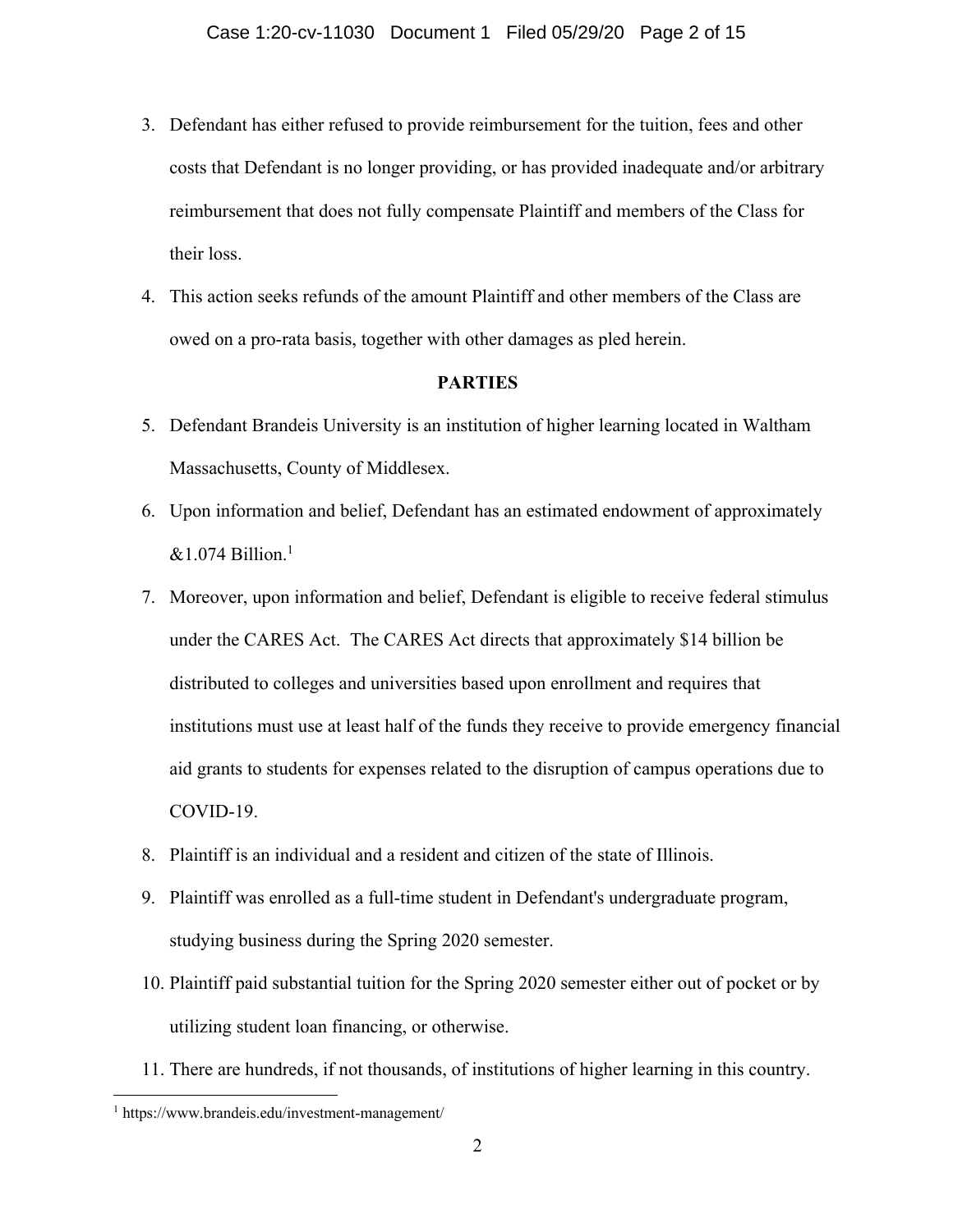- 12. Some institutions of higher learning provide curriculum and instruction that is offered on a remote basis through online programming which do not provide for physical attendance by the students.
- 13. Defendant's institution offers in-person, hands-on curriculum.
- 14. Plaintiff and members of the Proposed Tuition Class did not choose to attend another institution of higher learning, or to seek an online degree, but instead chose to attend Defendant's institution and enroll on an in-person basis.
- 15. Defendant markets the on-campus experience as a benefit of enrollment:<sup>2</sup>

## **Residence and community**

Our rolling 235-acre campus isn't defined by bricks and mortar. We bring spirit and passion to everything we learn and do. Events like Festival of the Arts bring us together; residence hall life, dining and lively discussions keep us connected.

Read about housing, dining and our diverse campus community here. Learn about Waltham, a welcoming, safe community with great restaurants, movies and shopping.

- 16. Common sense would dictate that the level and quality of instruction an educator can provide through an online format is lower than the level and quality of instruction that can be provided in person.
- 17. Moreover, the true college experience encompasses much more than just the credit hours

and degrees. The college experience consists of:

- i. Face to face interaction with professors, mentors, and peers;
- ii. Access to facilities such as computer labs, study rooms, laboratories, libraries, etc;
- iii. Student governance and student unions;

<sup>2</sup> https://www.brandeis.edu/oncampus/index.html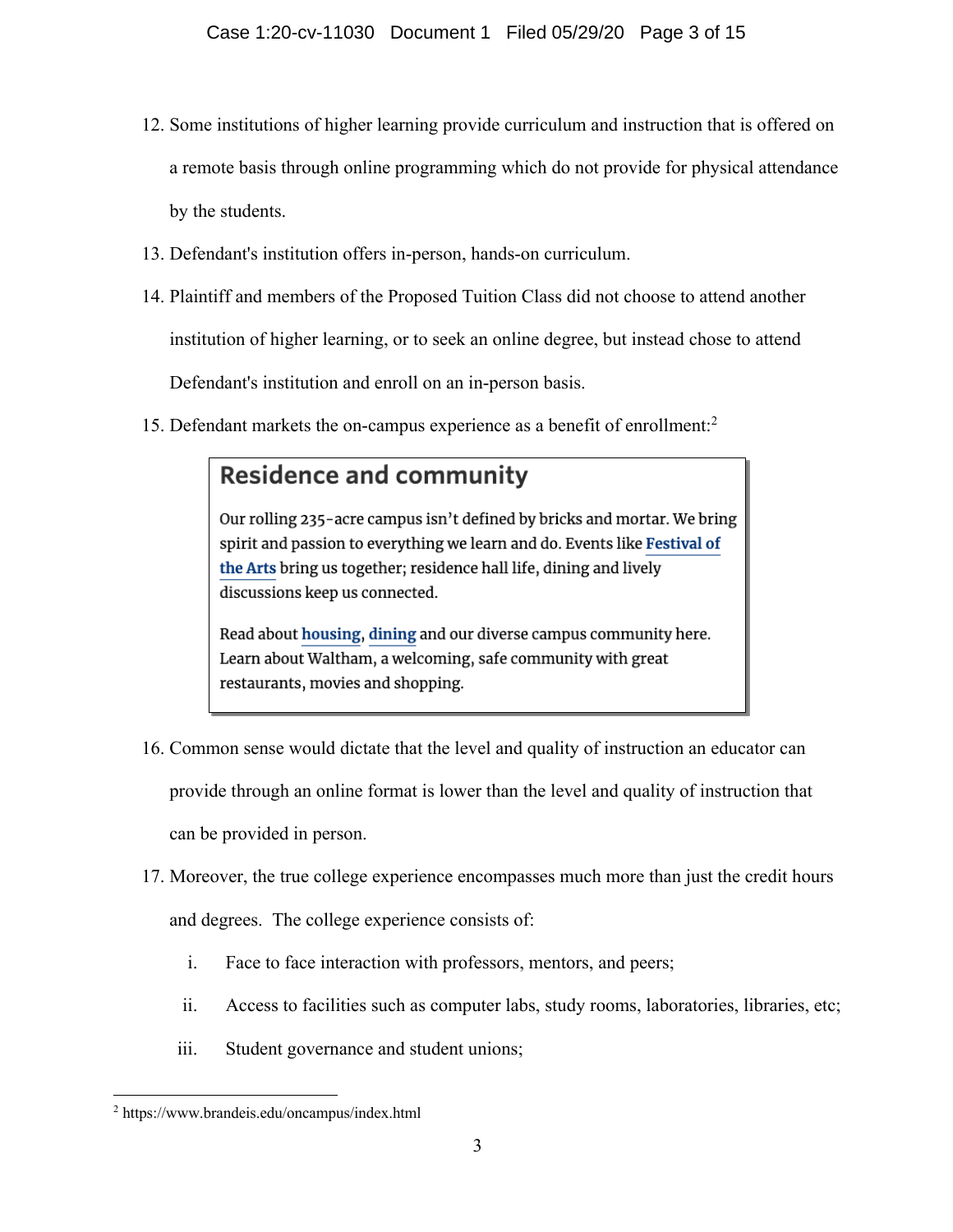- iv. Extra-curricular activities, groups, intramurals, etc;
- v. Student art, cultures, and other activities;
- vi. Social development and independence;
- vii. Hands on learning and experimentation; and
- viii. Networking and mentorship opportunities.
- 18. Plaintiff's education has changed from in-person hands-on learning to online instruction.
- 19. Plaintiff's online instruction is not commensurate with the same classes being taught in person.
- 20. In addition to tuition, Plaintiff was required to pay a mandatory "undergraduate fee" in the amount of \$923 for the Spring 2020 semester.
- 21. This is mandatory fee charged to all undergraduate students at the University above and beyond tuition, which, upon information and belief, is intended to fund access to facilities and programs outside of educational instruction, such as student organizations, intramural sports, recreation and fitness centers, libraries, computer laboratories, etc.
- 22. As a result of being moved off campus, Plaintiff and members of the Fees Class no longer have the benefit of the access or services for which these fees have been paid.

#### **JURISDICTION AND VENUE**

- 23. This Court has jurisdiction over this action pursuant to the Class Action Fairness Act ("CAFA"), 28 U.S.C. § 1332(d), because at least one class member is of diverse citizenship from one Defendant, there are more than 100 Class members, and the aggregate amount in controversy exceeds \$5 million, exclusive of interest and costs.
- 24. This Court has personal jurisdiction over Defendant because Defendant is domiciled in Massachusetts and conducts business in Massachusetts.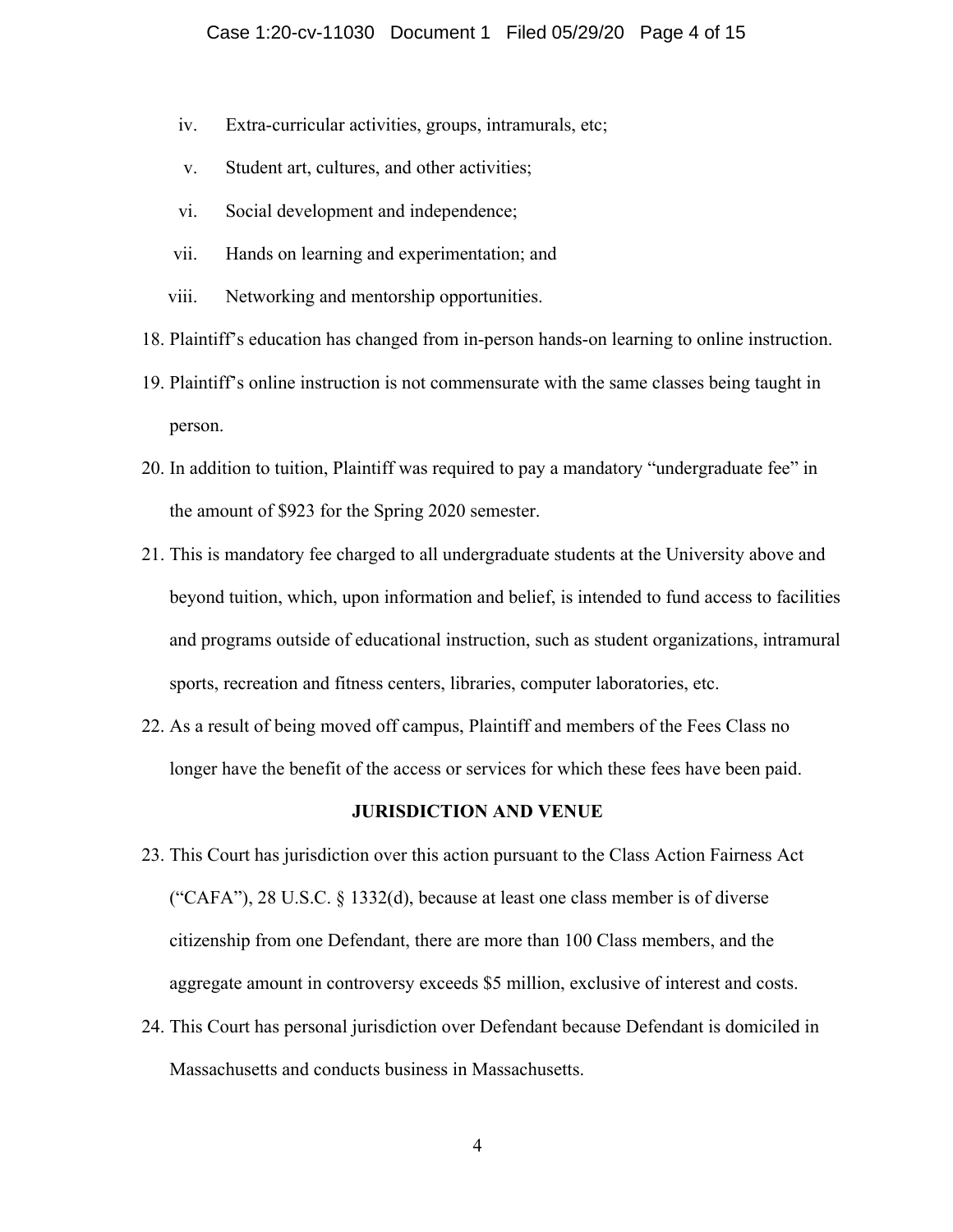25. Venue is proper in this District under 28 U.S.C. § 1391(b) because a substantial part of the events or omissions giving rise to the claims occurred in this District, and because Defendant is domiciled and doing business in this District.

#### **FACTUAL ALLEGATIONS**

- 26. Upon information and belief, Defendant's Spring term began with the first day of classes on or about January 13, 2020.3
- 27. Upon information and belief, Defendant's Spring term was scheduled to conclude with the last day of examinations on or about May 14, 2020. 4
- 28. However, as a result of the COVID-19 pandemic, Defendant announced on March 11, 2020 that it was moving all classes online for the remainder of the semester beginning March 16, 2020 for some classes and March 20, 2020 for all others. Defendant asked students not to return to campus following the scheduled end of Spring recess on March 25, 2020, end encouraged them to leave earlier if possible.<sup>5</sup>
- 29. Although Defendant offered some level of academic instruction via online classes through the end of the semester, Plaintiff and members of the proposed Tuition Class were deprived of the benefits of on campus learning as set forth more fully above.
- 30. Nonetheless, Defendant has refused and continues to refuse to offer any pro-rated discount or refund on the Spring 2020 tuition payments that the University had already collected.
- 31. Likewise, Plaintiff and members of the proposed Fees Class were deprived of utilizing services for which they have already paid, such as access to campus facilities, and other

<sup>3</sup> https://www.brandeis.edu/registrar/calendar/index.html

<sup>4</sup> Id.

<sup>5</sup> https://www.brandeis.edu/coronavirus/campus-updates/2020-03-11-covid-19-update-changes-classesoperations.html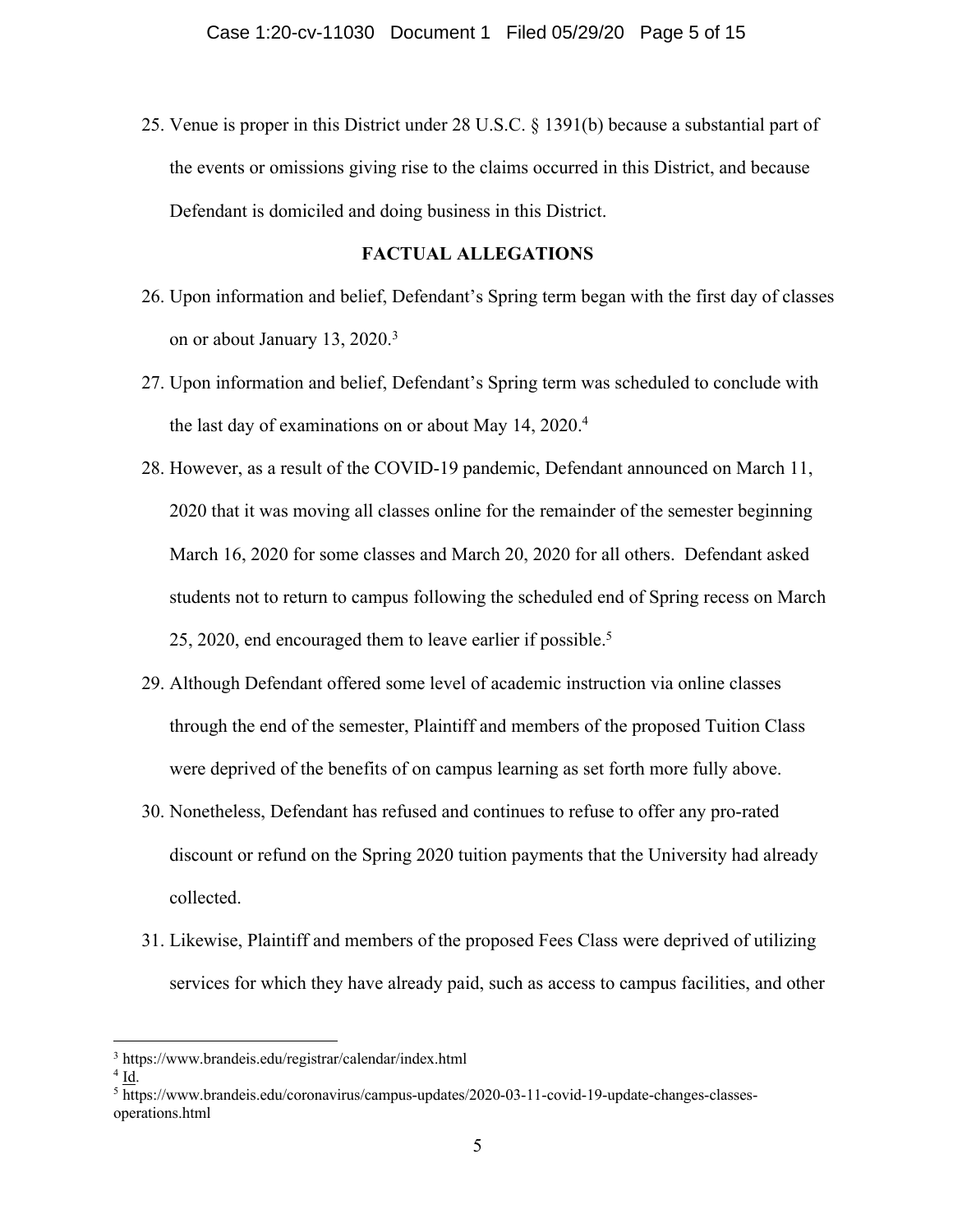opportunities.

32. Nonetheless, Defendant has also refused and continues to refuse to offer any pro-rated discount or refund on the Spring 2020 mandatory fee payments that the University had already collected.

## **CLASS ACTION ALLEGATIONS**

33. Plaintiff brings this action on behalf of himself and as a class action, pursuant to the

provisions of Rule 23 of the Federal Rules of Civil Procedure on behalf of the following

Classes:

## **The Tuition Class:**

All people who paid tuition for or on behalf of students enrolled in classes at the University for the Spring 2020 semester who were denied live in-person instruction and forced to use online distance learning platforms for the latter portion of that semester.

## **The Fees Class:**

All people who paid fees for or on behalf of students enrolled in classes at the University for the Spring 2020 semester.

- 34. Excluded from the Classes are The Board of Trustees of Brandeis University (or similar governing body) and any of their respective members, affiliates, parents, subsidiaries, officers, directors, employees, successors, or assigns; and the judicial officers, and their immediate family members, and Court staff assigned to this case. Plaintiffs reserve the right to modify or amend the Class definitions, as appropriate, during the course of this litigation.
- 35. Certification of Plaintiff's claims for class-wide treatment is appropriate because Plaintiff can prove the elements of his claims on a class-wide basis using the same evidence as would be used to prove those elements in individual actions alleging the same claims.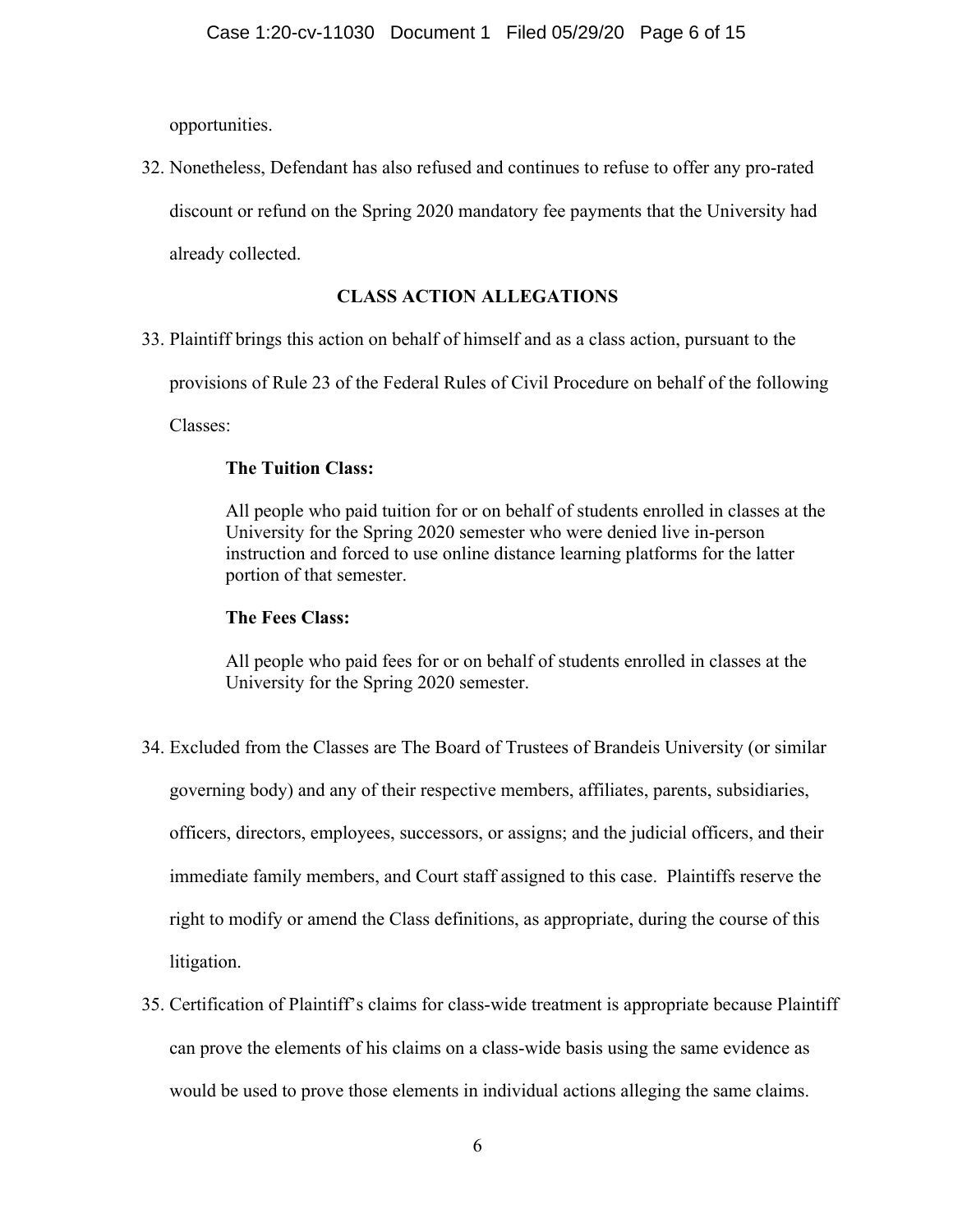36. This action has been brought and may be properly maintained on behalf of the Class proposed herein under Federal Rule of Civil Procedure 23.

#### **Numerosity: Fed. R. Civ. P. 23(a)(1)**

37. The members of the Class are so numerous and geographically dispersed that individual joinder of all Class members is impracticable. Plaintiff is informed and believes there are thousands of members of the Class, the precise number being unknown to Plaintiff, but such number being ascertainable from Defendant's records. Class members may be notified of the pendency of this action by recognized, Court-approved notice dissemination methods, which may include U.S. mail, electronic mail, internet postings, and/or published notice.

#### **Commonality and Predominance: Fed. R. Civ. P. 23(a)(2)**

- 38. This action involves common questions of law and fact, which predominate over any questions affecting individual Class members, including, without limitation:
	- i. Whether Defendant engaged in the conduct alleged herein;
	- ii. Whether there is a difference in value between online distance learning and live in-person instruction;
	- iii. Whether Defendant breached its contracts with Plaintiff and the other members of the Tuition Class by retaining the portion of their tuition representing the difference between the value of online distance learning and live in-person instruction;
	- iv. Whether Defendant was unjustly enriched by retaining tuition payments of Plaintiff and the Tuition Class representing the difference between the value of online distance learning and live in-person instruction;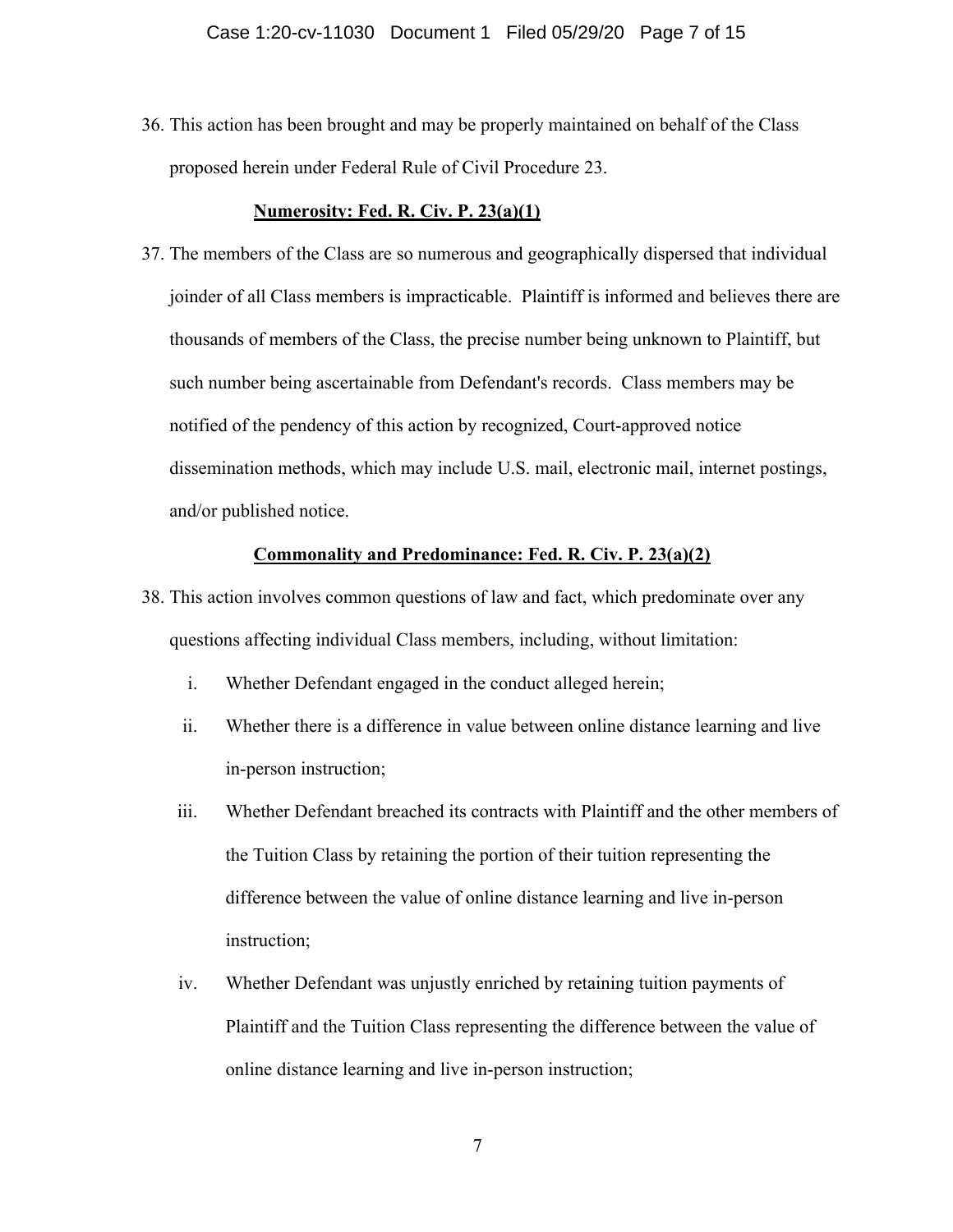- v. Whether Defendant breached its contracts with Plaintiff and the other members of the Fees Class by retaining fees without providing the services the fees were intended to cover;
- vi. Whether Defendant was unjustly enriched by retaining fees of Plaintiff and the other members of the Fees Class without providing the services the fees were intended to cover;
- vii. Whether certification of any or all of the classes proposed herein is appropriate under Fed. R. Civ. P. 23;
- viii. Whether Class members are entitled to declaratory, equitable, or injunctive relief, and/or other relief; and
- ix. The amount and nature of relief to be awarded to Plaintiff and the other Class members.

#### **Typicality: Fed. R. Civ. P. 23(a)(3)**

39. Plaintiff's claim is typical of the other Class member's claims because, among other things, all Class members were similarly situated and were comparably injured through Defendant's wrongful conduct as set forth herein.

#### **Adequacy: Fed. R. Civ. P. 23(a)(4)**

40. Plaintiff is an adequate Class representative because his interests do not conflict with the interests of other members of the Class he seeks to represent. Plaintiff has retained counsel competent and experienced in complex litigation; and Plaintiff intends to prosecute the action vigorously. The Class's interests will be fairly and adequately protected by Plaintiff and his counsel.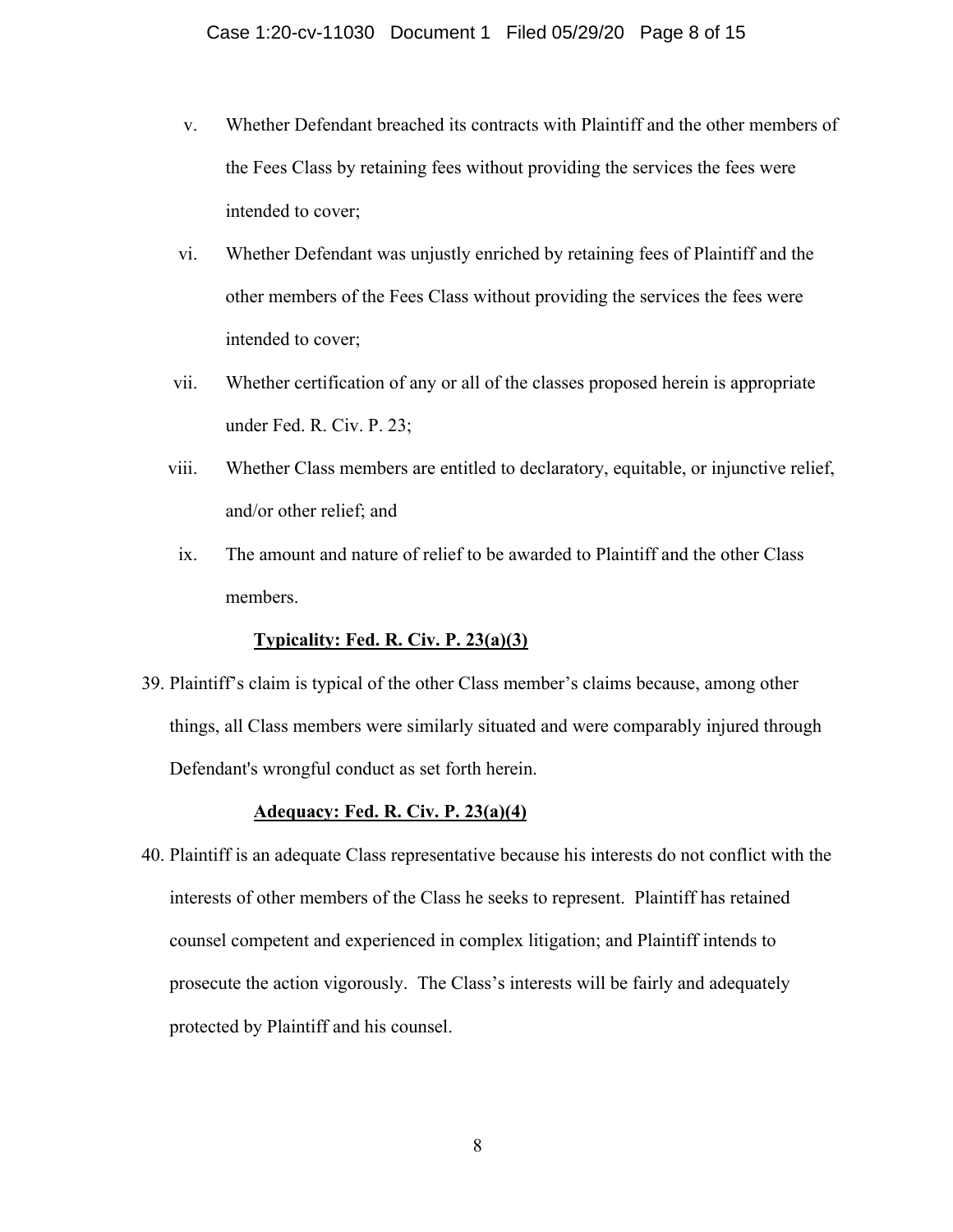#### **Superiority: Fed. R. Civ. P. 23(b)(3)**

- 41. A class action is superior to any other available means for the fair and efficient adjudication of this controversy, and no unusual difficulties are likely to be encountered in the management of this class action. The damages or other financial detriment suffered by Plaintiff and other Class members are relatively small compared to the burden and expense that would be required to individually litigate their claims against Defendant, so it would be impracticable for members of the Class to individually seek redress for Defendant's wrongful conduct.
- 42. Even if Class members could afford individual litigation, the Court system likely could not. Individualized litigation creates a potential for inconsistent or contradictory judgments, and increases the delay and expense to all parties and the court system. By contrast, the class action device presents far fewer management difficulties and provides the benefits of single adjudication, economy of scale, comprehensive supervision by a single court, and finality of the litigation.

#### **Certification of Specific Issues: Fed. R. Civ. P. 23(c)(4)**

43. To the extent that a Class does not meet the requirements of Rules 23(b)(2) or (b)(3), Plaintiff seeks the certification of issues that will drive the litigation toward resolution.

#### **Declaratory and Injunctive Relief: Fed. R. Civ. P. 23(b)(2)**

44. The University has acted or refused to act on grounds generally applicable to Plaintiff and the other Class members, thereby making appropriate final injunctive relief and declaratory relief, as described herein, with respect to the Class members as a whole.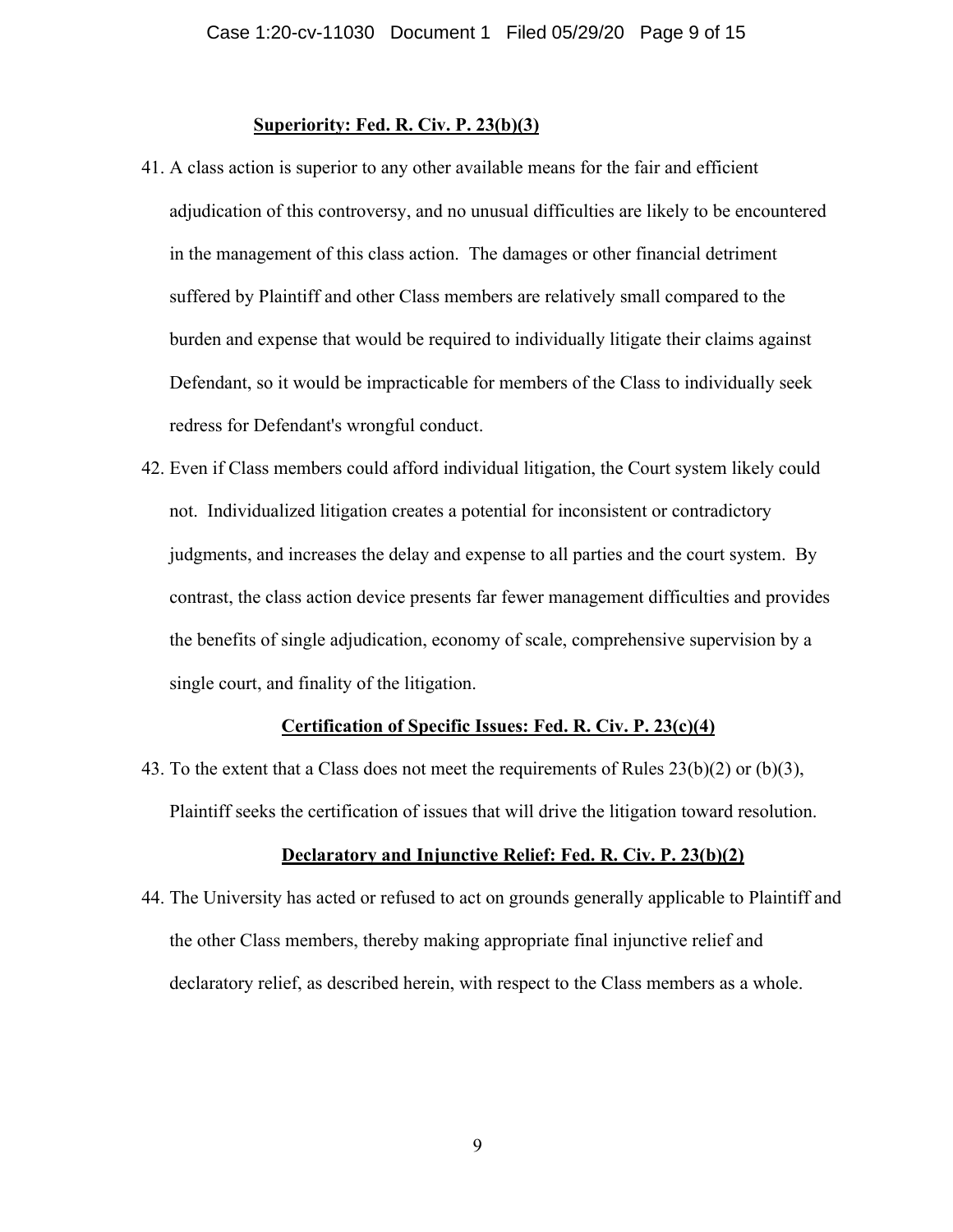## **FOR A FIRST COLLECTIVE CAUSE OF ACTION BREACH OF CONTRACT (Plaintiff and Other Members of the Tuition Class)**

- 45. Plaintiff incorporates by reference all preceding allegations as though fully set forth herein.
- 46. Plaintiff brings this count on behalf of himself and other members of the Tuition Class.
- 47. Plaintiff and the Tuition Class entered into contracts with the University which provided that Plaintiff and other members of the Tuition Class would pay tuition for or on behalf of students and, in exchange, the University would provide live in-person instruction in a physical classroom.
- 48. Plaintiff and other members of the Tuition Class fulfilled their end of the bargain when they paid tuition for the Spring 2020 semester either out-of-pocket or by using student loan financing, or otherwise.
- 49. The University breached the contract with Plaintiff and the Tuition Class by moving all classes for the Spring 2020 semester to online distance learning platforms, without reducing or refunding tuition accordingly.
- 50. The University retained tuition monies paid by Plaintiff and other members of the Tuition Class, without providing them the full benefit of their bargain.
- 51. Plaintiff and other members of the Tuition Class have suffered damage as a direct and proximate result of Defendant's breach, including but not limited to being deprived of the value of the services the tuition was intended to cover, namely live in-person instruction in a physical classroom.
- 52. As a direct and proximate result of Defendant's breach, Plaintiff and the Tuition Class are legally and equitably entitled to damages, to be decided by the trier of fact in this action,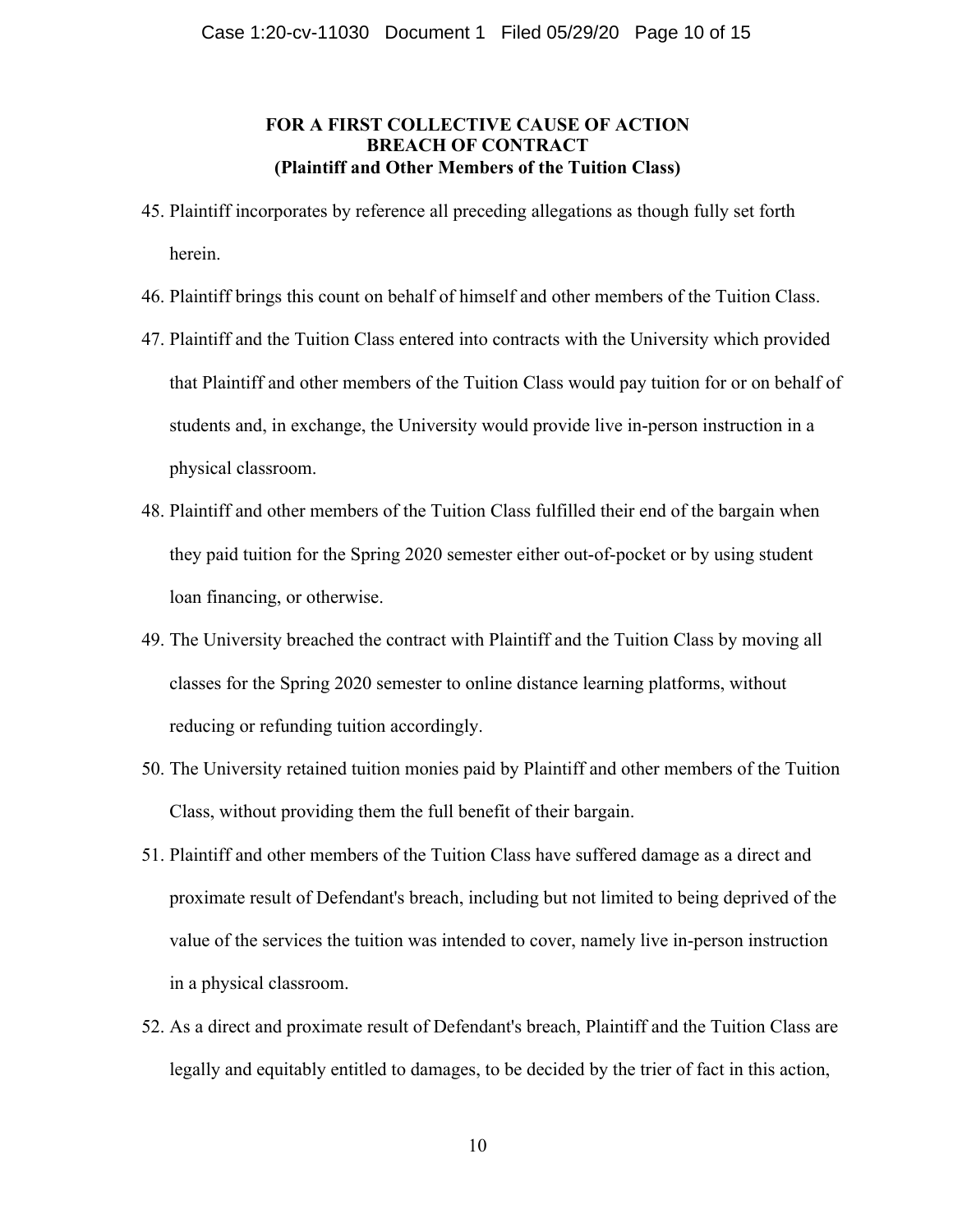to include but not be limited to disgorgement of the difference between the value of the online learning which is being provided versus the value of the live in-person instruction in a physical classroom that was contracted for.

## **FOR A SECOND COLLECTIVE CAUSE OF ACTION UNJUST ENRICHMENT (Plaintiff and Other Members of the Tuition Class)**

- 53. Plaintiff incorporates by reference all preceding allegations as though fully set forth herein.
- 54. Plaintiff brings this count on behalf of himself and other members of the Tuition Class.
- 55. This claim is pled in the alternative to, and to the extent it is determined a contract does not exist or otherwise apply to, the contract-based claim set forth in the First Cause of Action above.
- 56. The University has received a benefit at the expense of Plaintiff and other members of the Tuition Class to which it is not entitled.
- 57. Plaintiff and other members of the Tuition Class paid substantial tuition for live in-person instruction in physical classrooms and did not receive the full benefit of the bargain.
- 58. Plaintiff and other members of the Tuition Class conferred this benefit on Defendant when they paid the tuition.
- 59. Defendant has realized this benefit by accepting such payment.
- 60. Defendant has retained this benefit, even though Defendant has failed to provide the services for which the tuition was collected, making Defendant's retention unjust under the circumstances.
- 61. Equity and good conscience require that the University return a portion of the monies paid in tuition to Plaintiff and other members of the Tuition Class.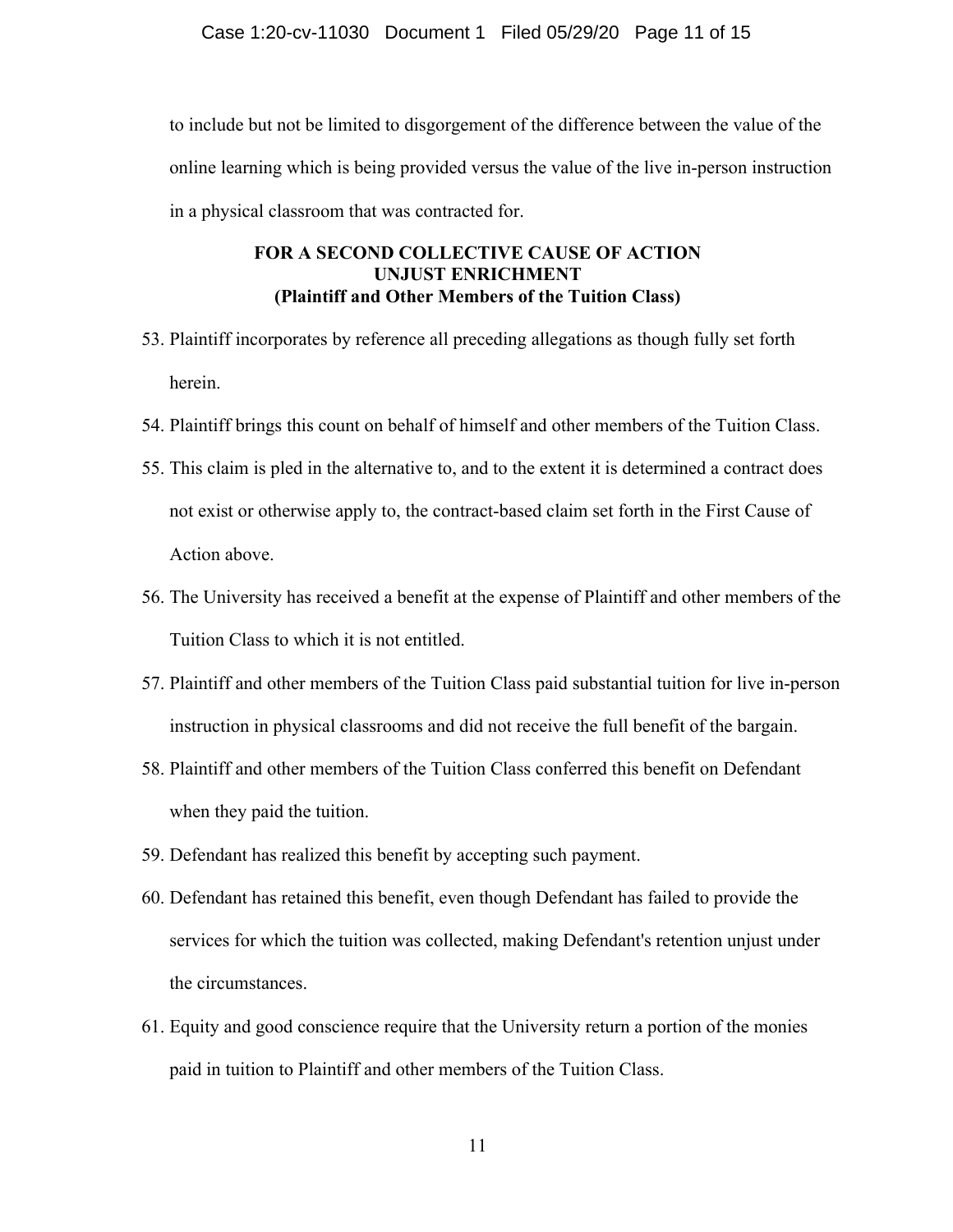62. Defendant should be required to disgorge this unjust enrichment.

## **FOR A THIRD COLLECTIVE CAUSE OF ACTION BREACH OF CONTRACT (Plaintiff and Other Members of the Fees Class)**

- 63. Plaintiff incorporates by reference all preceding allegations as though fully set forth herein.
- 64. Plaintiff brings this count on behalf of himself and other members of the Fees Class.
- 65. Plaintiff and the Fees Class entered into contracts with the University which provided that Plaintiff and other members of the Fees Class would pay certain fees for or on behalf of students and, in exchange, the University would provide services related to those fees, such as access to student activities, athletics, wellness centers, libraries, etc.
- 66. Plaintiff and other members of the Fees Class fulfilled their end of the bargain when they paid these fees for the Spring 2020 semester either out-of-pocket or by using student loan financing, or otherwise.
- 67. The University breached the contract with Plaintiff and the Fees Class by moving all classes for the Spring 2020 semester to online distance learning platforms, constructively evicting students from campus, and closing most campus buildings and facilities.
- 68. The University retained fees paid by Plaintiff and other members of the Fees Class, without providing them the full benefit of their bargain.
- 69. Plaintiff and other members of the Fees Class have suffered damage as a direct and proximate result of Defendant's breach, including but not limited to being deprived of the value of the benefits and services the fees were intended to cover.
- 70. As a direct and proximate result of Defendant's breach, Plaintiff and the Fees Class are legally and equitably entitled to damages, to be decided by the trier of fact in this action,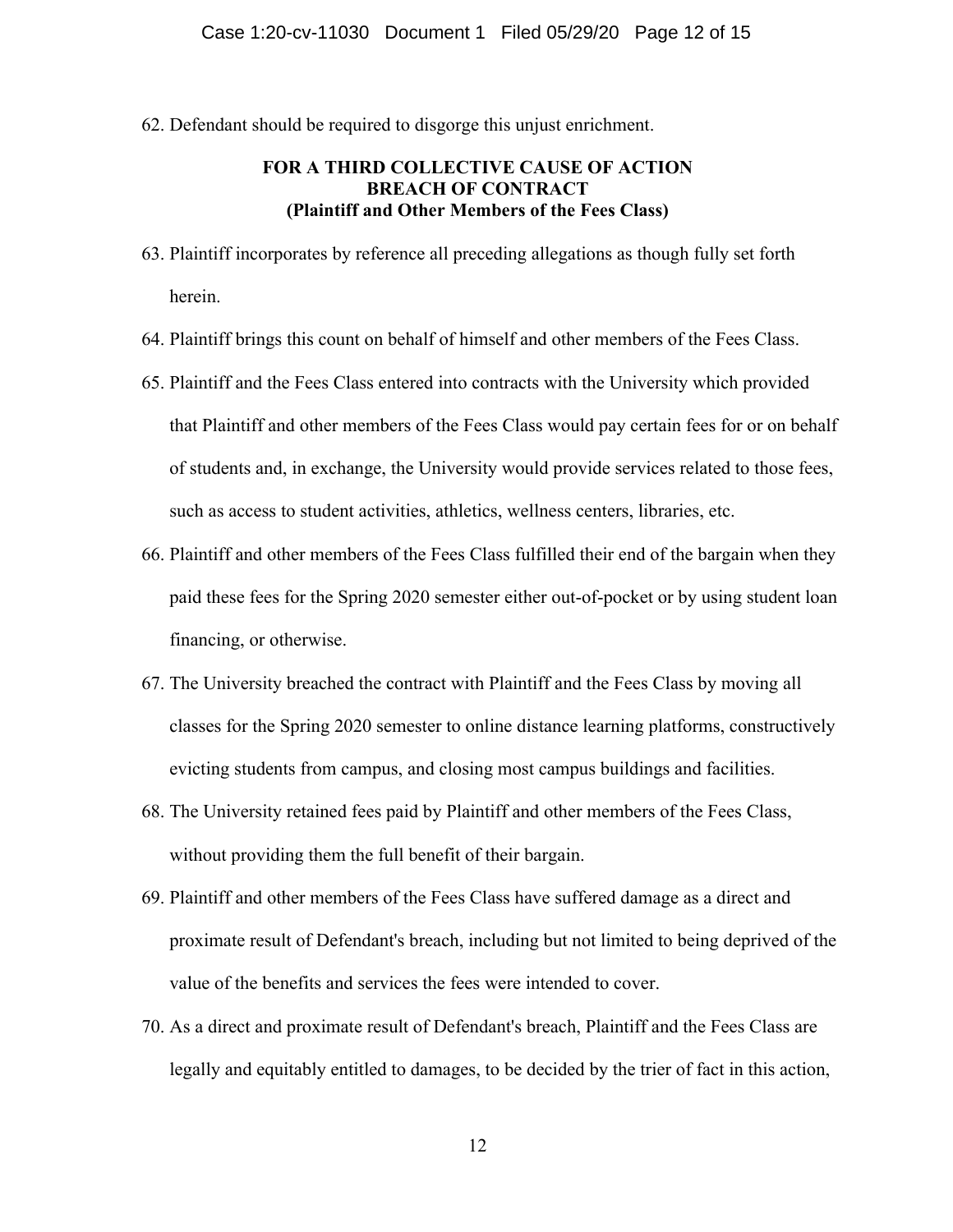to include but not be limited to disgorgement of the pro-rata amount of fees that was collected but for which services were not provided.

## **FOR A FOURTH COLLECTIVE CAUSE OF ACTION UNJUST ENRICHMENT (Plaintiff and Other Members of the Fees Class)**

- 71. Plaintiff incorporates by reference all preceding allegations as though fully set forth herein.
- 72. Plaintiff brings this count on behalf of himself and other members of the Fees Class.
- 73. This claim is pled in the alternative to, and to the extent it is determined a contract does not exist or otherwise apply to, the contract-based claim set forth in the Third Cause of Action above.
- 74. The University has received a benefit at the expense of Plaintiff and other members of the Fees Class to which it is not entitled.
- 75. Plaintiff and other members of the Fees Class paid substantial student fees for on campus benefits and services and did not receive the full benefit of the bargain.
- 76. Plaintiff and other members of the Fees Class conferred this benefit on Defendant when they paid the fees.
- 77. Defendant has realized this benefit by accepting such payment.
- 78. Defendant has retained this benefit, even though Defendant has failed to provide the services for which the fees were collected, making Defendant's retention unjust under the circumstances.
- 79. Equity and good conscience require that the University return a pro-rata portion of the monies paid in fees to Plaintiff and other members of the Fees Class.
- 80. Defendant should be required to disgorge this unjust enrichment.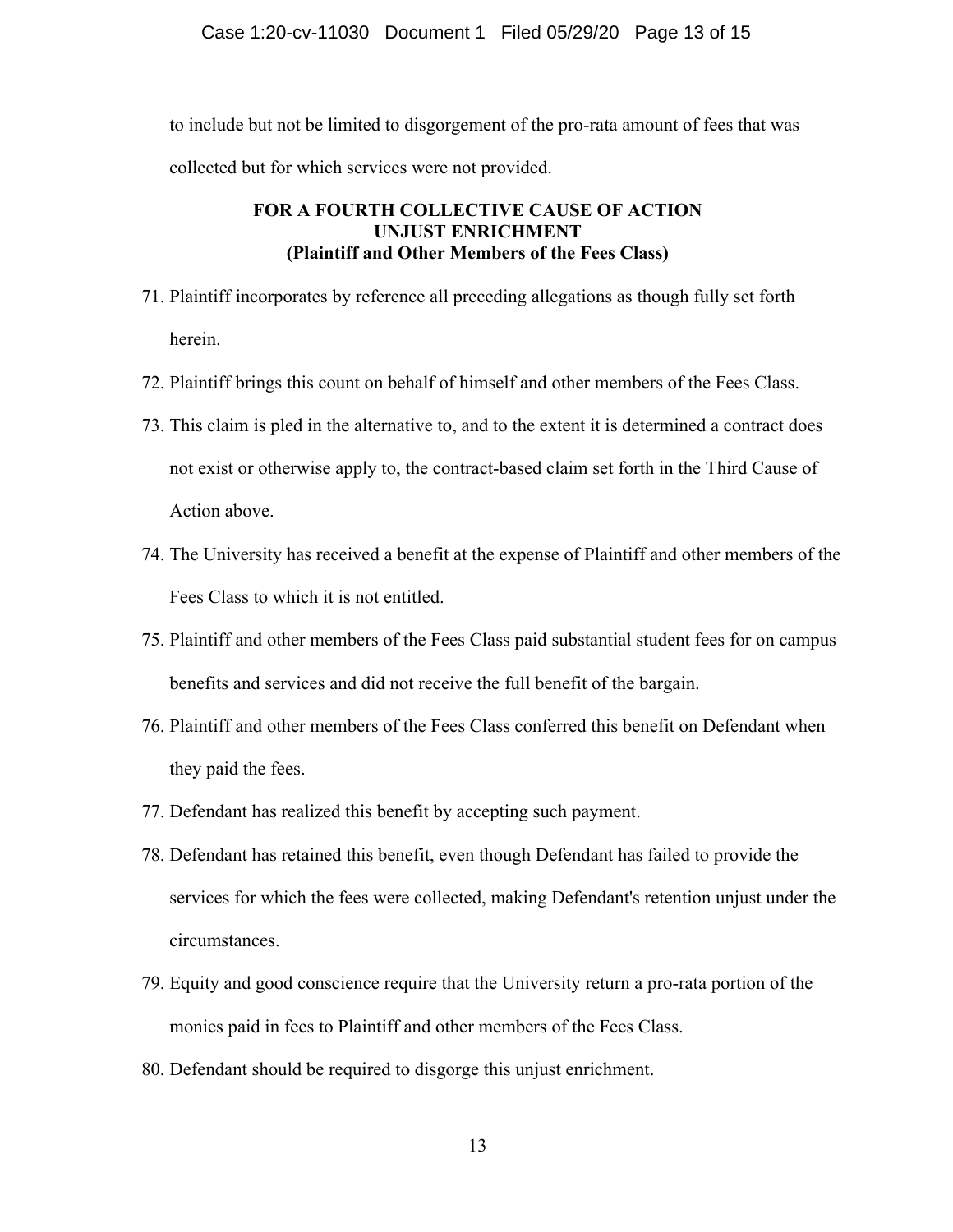### **PRAYER FOR RELIEF**

**WHEREFORE**, Plaintiff, individually and on behalf of members of the Class(es), pray for judgment in their favor and against Defendant as follows:

a. Certifying the Classes as proposed herein, designating Plaintiff as Class representative, and appointing undersigned counsel as Class Counsel;

b. Declaring that Defendant is financially responsible for notifying the Class members of the pendency of this action;

c. Declaring that Defendant has wrongfully kept monies paid for tuition and fees;

d. Requiring that Defendant disgorge amounts wrongfully obtained for tuition and fees;

e. Awarding injunctive relief as permitted by law or equity, including enjoining Defendant from retaining the pro-rated, unused monies paid for tuition, and fees;

f. Scheduling a trial by jury in this action;

g. Awarding Plaintiff's reasonable attorney's fees, costs and expenses, as permitted by law;

h. Awarding pre and post judgment interest on any amounts awarded, as permitted by law; and

i. Awarding such other and further relief as may be just and proper.

#### **DEMAND FOR JURY TRIAL**

Pursuant to Rule 38 of the Federal Rules of Civil Procedure, Plaintiff demands trial by jury in this action of all issues so triable.

[signature on following page]

14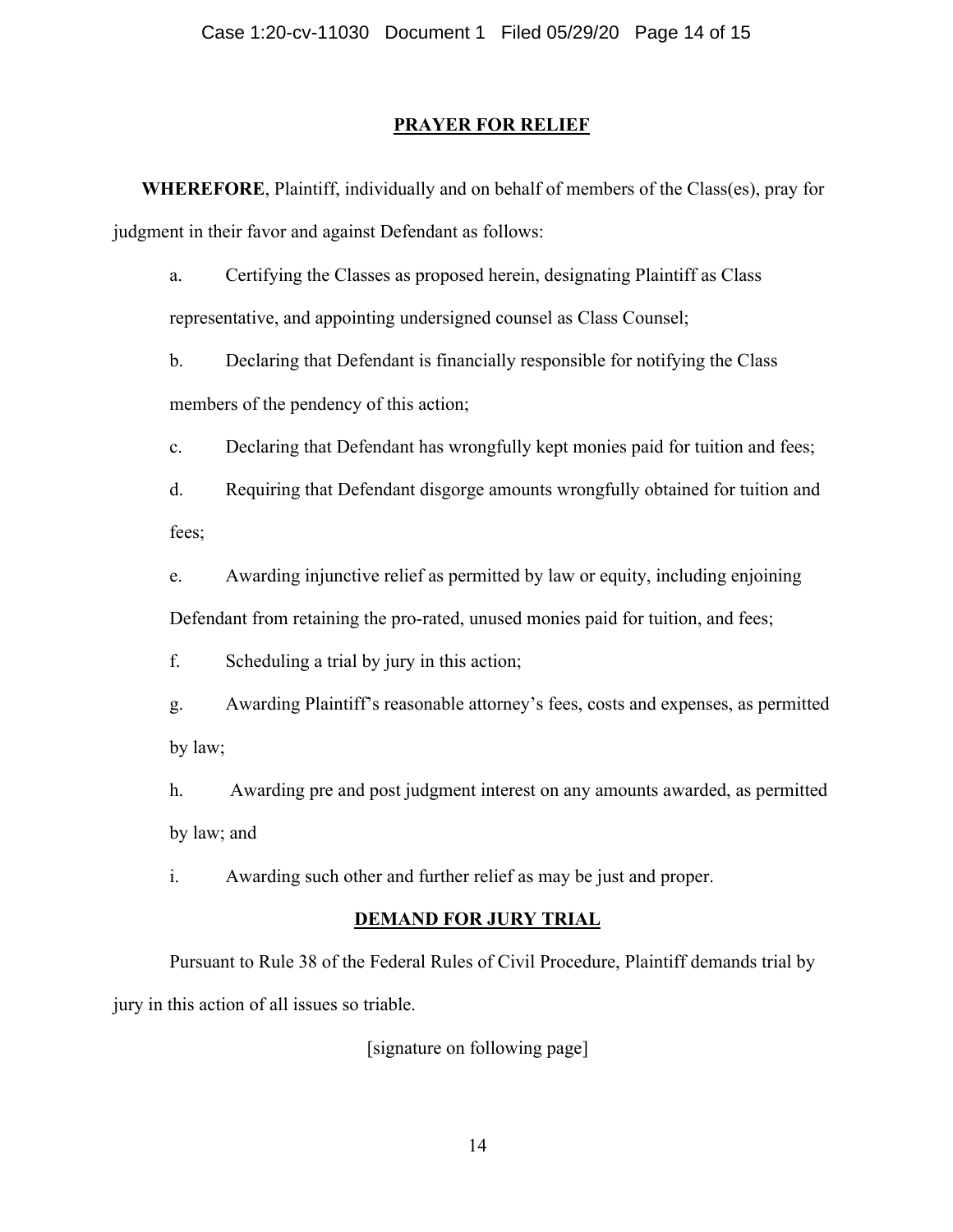Dated: May 29, 2020

## **STANZLER LEVINE, LLC**

*/s/ Richard E. Levine*  Richard E. Levine, Esq. BBO# 672675 65 William Street, Suite 205 Wellesley, MA 02481 (617) 482-3198 rlevine@stanzlerlevine.com

-AND-

## **ANASTOPOULO LAW FIRM, LLC**

Eric M. Poulin\*\* Roy T. Willey, IV\*\* 32 Ann Street Charleston, SC 29403 (843) 614-8888 eric@akimlawfirm.com roy@akimlawfirm.com

\*\*Pro Hac Vice Admission Forthcoming

## **ATTORNEYS FOR PLAINTIFF(S)**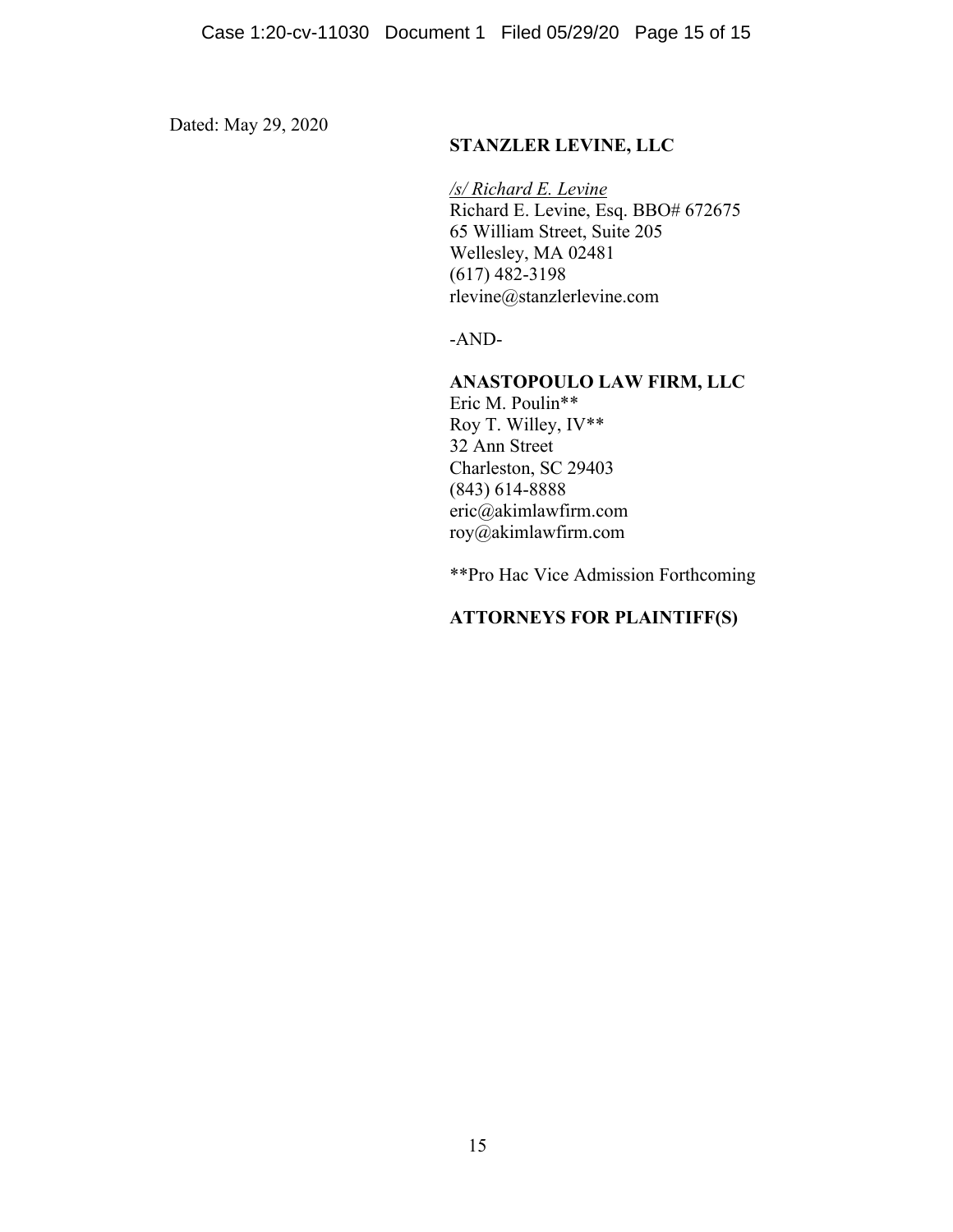# IS 44 (Rev. 06/17) **Case 1:20-cv-11030 \\Ppctmovier 15 Higgl-p5/29/20** Page 1 of 1

The JS 44 civil cover sheet and the information contained herein neither replace nor supplement the filing and service of pleadings or other papers as required by law, except as provided by local rules of court. This form,

| I. (a) PLAINTIFFS                                                                                                                                                                                                                                                                                                                                                                                                                                                                                                                                                                                                                                                            |                                                                                                                                                                                                                                                                                                                                                                                                                                                                                                                                                                                                                                                               |                                                                                                                                                                                                                                                                                                                                                                                                                                                                                                                                                                                                                                                                                                                    | <b>DEFENDANTS</b>                                                                                                                                                                                                                                                                                                                                                                                                                   |                                                                                                                                                                                                                                                                                                                                                                                                                                                                                                        |                                                                                                                                                                                                                                                                                                                                                                                                                                                                                                                                                                                                                                                                               |  |  |  |  |
|------------------------------------------------------------------------------------------------------------------------------------------------------------------------------------------------------------------------------------------------------------------------------------------------------------------------------------------------------------------------------------------------------------------------------------------------------------------------------------------------------------------------------------------------------------------------------------------------------------------------------------------------------------------------------|---------------------------------------------------------------------------------------------------------------------------------------------------------------------------------------------------------------------------------------------------------------------------------------------------------------------------------------------------------------------------------------------------------------------------------------------------------------------------------------------------------------------------------------------------------------------------------------------------------------------------------------------------------------|--------------------------------------------------------------------------------------------------------------------------------------------------------------------------------------------------------------------------------------------------------------------------------------------------------------------------------------------------------------------------------------------------------------------------------------------------------------------------------------------------------------------------------------------------------------------------------------------------------------------------------------------------------------------------------------------------------------------|-------------------------------------------------------------------------------------------------------------------------------------------------------------------------------------------------------------------------------------------------------------------------------------------------------------------------------------------------------------------------------------------------------------------------------------|--------------------------------------------------------------------------------------------------------------------------------------------------------------------------------------------------------------------------------------------------------------------------------------------------------------------------------------------------------------------------------------------------------------------------------------------------------------------------------------------------------|-------------------------------------------------------------------------------------------------------------------------------------------------------------------------------------------------------------------------------------------------------------------------------------------------------------------------------------------------------------------------------------------------------------------------------------------------------------------------------------------------------------------------------------------------------------------------------------------------------------------------------------------------------------------------------|--|--|--|--|
| OMORO, ALAN T.                                                                                                                                                                                                                                                                                                                                                                                                                                                                                                                                                                                                                                                               |                                                                                                                                                                                                                                                                                                                                                                                                                                                                                                                                                                                                                                                               |                                                                                                                                                                                                                                                                                                                                                                                                                                                                                                                                                                                                                                                                                                                    |                                                                                                                                                                                                                                                                                                                                                                                                                                     | <b>BRANDEIS UNIVERSITY</b>                                                                                                                                                                                                                                                                                                                                                                                                                                                                             |                                                                                                                                                                                                                                                                                                                                                                                                                                                                                                                                                                                                                                                                               |  |  |  |  |
| Cook County<br><b>(b)</b> County of Residence of First Listed Plaintiff<br>(EXCEPT IN U.S. PLAINTIFF CASES)                                                                                                                                                                                                                                                                                                                                                                                                                                                                                                                                                                  |                                                                                                                                                                                                                                                                                                                                                                                                                                                                                                                                                                                                                                                               |                                                                                                                                                                                                                                                                                                                                                                                                                                                                                                                                                                                                                                                                                                                    | Middlesex<br>County of Residence of First Listed Defendant<br>(IN U.S. PLAINTIFF CASES ONLY)<br>IN LAND CONDEMNATION CASES, USE THE LOCATION OF<br>NOTE:<br>THE TRACT OF LAND INVOLVED.                                                                                                                                                                                                                                             |                                                                                                                                                                                                                                                                                                                                                                                                                                                                                                        |                                                                                                                                                                                                                                                                                                                                                                                                                                                                                                                                                                                                                                                                               |  |  |  |  |
| <b>(c)</b> Attorneys (Firm Name, Address, and Telephone Number)<br>Stanzler Levine, LLC<br>65 William Street, Suite 205, Wellesley, MA 02481<br>(617) 482-3198                                                                                                                                                                                                                                                                                                                                                                                                                                                                                                               |                                                                                                                                                                                                                                                                                                                                                                                                                                                                                                                                                                                                                                                               |                                                                                                                                                                                                                                                                                                                                                                                                                                                                                                                                                                                                                                                                                                                    | Attorneys (If Known)                                                                                                                                                                                                                                                                                                                                                                                                                |                                                                                                                                                                                                                                                                                                                                                                                                                                                                                                        |                                                                                                                                                                                                                                                                                                                                                                                                                                                                                                                                                                                                                                                                               |  |  |  |  |
| <b>II. BASIS OF JURISDICTION</b> (Place an "X" in One Box Only)                                                                                                                                                                                                                                                                                                                                                                                                                                                                                                                                                                                                              |                                                                                                                                                                                                                                                                                                                                                                                                                                                                                                                                                                                                                                                               |                                                                                                                                                                                                                                                                                                                                                                                                                                                                                                                                                                                                                                                                                                                    |                                                                                                                                                                                                                                                                                                                                                                                                                                     |                                                                                                                                                                                                                                                                                                                                                                                                                                                                                                        | <b>III. CITIZENSHIP OF PRINCIPAL PARTIES</b> (Place an "X" in One Box for Plaintiff                                                                                                                                                                                                                                                                                                                                                                                                                                                                                                                                                                                           |  |  |  |  |
| $\Box$ 1 U.S. Government<br>Plaintiff                                                                                                                                                                                                                                                                                                                                                                                                                                                                                                                                                                                                                                        | <b>3</b> Federal Question<br>(U.S. Government Not a Party)                                                                                                                                                                                                                                                                                                                                                                                                                                                                                                                                                                                                    |                                                                                                                                                                                                                                                                                                                                                                                                                                                                                                                                                                                                                                                                                                                    | and One Box for Defendant)<br>(For Diversity Cases Only)<br><b>DEF</b><br>PTF<br>PTF<br>DEF<br>Citizen of This State<br>$\Box$ 1<br>$\Box$ 1<br>Incorporated or Principal Place<br>$\Box$ 4<br>74<br>of Business In This State                                                                                                                                                                                                      |                                                                                                                                                                                                                                                                                                                                                                                                                                                                                                        |                                                                                                                                                                                                                                                                                                                                                                                                                                                                                                                                                                                                                                                                               |  |  |  |  |
| $\Box$ 2 U.S. Government<br>Defendant                                                                                                                                                                                                                                                                                                                                                                                                                                                                                                                                                                                                                                        | l 41<br>Diversity<br>(Indicate Citizenship of Parties in Item III)                                                                                                                                                                                                                                                                                                                                                                                                                                                                                                                                                                                            |                                                                                                                                                                                                                                                                                                                                                                                                                                                                                                                                                                                                                                                                                                                    | Citizen of Another State                                                                                                                                                                                                                                                                                                                                                                                                            | $\mathbb{Z}$ 2<br>$\Box$ 2 Incorporated <i>and</i> Principal Place<br>of Business In Another State                                                                                                                                                                                                                                                                                                                                                                                                     |                                                                                                                                                                                                                                                                                                                                                                                                                                                                                                                                                                                                                                                                               |  |  |  |  |
|                                                                                                                                                                                                                                                                                                                                                                                                                                                                                                                                                                                                                                                                              |                                                                                                                                                                                                                                                                                                                                                                                                                                                                                                                                                                                                                                                               |                                                                                                                                                                                                                                                                                                                                                                                                                                                                                                                                                                                                                                                                                                                    | Citizen or Subject of a<br>Foreign Country                                                                                                                                                                                                                                                                                                                                                                                          | $\Box$ 3 Foreign Nation<br>$\Box$ 3                                                                                                                                                                                                                                                                                                                                                                                                                                                                    | $\Box$ 6<br>$\square$ 6                                                                                                                                                                                                                                                                                                                                                                                                                                                                                                                                                                                                                                                       |  |  |  |  |
| <b>IV. NATURE OF SUIT</b> (Place an "X" in One Box Only)<br><b>CONTRACT</b>                                                                                                                                                                                                                                                                                                                                                                                                                                                                                                                                                                                                  |                                                                                                                                                                                                                                                                                                                                                                                                                                                                                                                                                                                                                                                               | <b>TORTS</b>                                                                                                                                                                                                                                                                                                                                                                                                                                                                                                                                                                                                                                                                                                       | <b>FORFEITURE/PENALTY</b>                                                                                                                                                                                                                                                                                                                                                                                                           | <b>BANKRUPTCY</b>                                                                                                                                                                                                                                                                                                                                                                                                                                                                                      | Click here for: Nature of Suit Code Descriptions.<br><b>OTHER STATUTES</b>                                                                                                                                                                                                                                                                                                                                                                                                                                                                                                                                                                                                    |  |  |  |  |
| $\Box$ 110 Insurance<br>$\Box$ 120 Marine<br>$\Box$ 130 Miller Act<br>$\Box$ 140 Negotiable Instrument<br>$\Box$ 150 Recovery of Overpayment<br>& Enforcement of Judgment<br>□ 151 Medicare Act<br>$\Box$ 152 Recovery of Defaulted<br><b>Student Loans</b><br>(Excludes Veterans)<br>$\Box$ 153 Recovery of Overpayment<br>of Veteran's Benefits<br>$\Box$ 160 Stockholders' Suits<br>190 Other Contract<br>195 Contract Product Liability<br>$\Box$ 196 Franchise<br><b>REAL PROPERTY</b><br>$\Box$ 210 Land Condemnation<br>$\Box$ 220 Foreclosure<br>$\Box$ 230 Rent Lease & Ejectment<br>240 Torts to Land<br>245 Tort Product Liability<br>290 All Other Real Property | PERSONAL INJURY<br>$\Box$ 310 Airplane<br>□ 315 Airplane Product<br>Liability<br>$\Box$ 320 Assault, Libel &<br>Slander<br>□ 330 Federal Employers'<br>Liability<br>$\Box$ 340 Marine<br>345 Marine Product<br>Liability<br>□ 350 Motor Vehicle<br>□ 355 Motor Vehicle<br><b>Product Liability</b><br>360 Other Personal<br>Injury<br>$\Box$ 362 Personal Injury -<br><b>Medical Malpractice</b><br><b>CIVIL RIGHTS</b><br>$\Box$ 440 Other Civil Rights<br>$\Box$ 441 Voting<br>$\Box$ 442 Employment<br>$\Box$ 443 Housing/<br>Accommodations<br>$\Box$ 445 Amer. w/Disabilities<br>Employment<br>$\Box$ 446 Amer. w/Disabilities<br>Other<br>448 Education | PERSONAL INJURY<br>$\Box$ 365 Personal Injury -<br><b>Product Liability</b><br>$\Box$ 367 Health Care/<br>Pharmaceutical<br>Personal Injury<br>Product Liability<br><b>1368</b> Asbestos Personal<br><b>Injury Product</b><br>Liability<br>PERSONAL PROPERTY<br>□ 370 Other Fraud<br>$\Box$ 371 Truth in Lending<br>380 Other Personal<br>Property Damage<br>□ 385 Property Damage<br>Product Liability<br>PRISONER PETITIONS<br><b>Habeas Corpus:</b><br>463 Alien Detainee<br>$\Box$ 510 Motions to Vacate<br>Sentence<br>530 General<br>535 Death Penalty<br>Other:<br>□ 540 Mandamus & Other<br>$\Box$ 550 Civil Rights<br>$\Box$ 555 Prison Condition<br>560 Civil Detainee -<br>Conditions of<br>Confinement | 5 625 Drug Related Seizure<br>of Property 21 USC 881<br>$\Box$ 690 Other<br><b>LABOR</b><br>710 Fair Labor Standards<br>Act<br>$\Box$ 720 Labor/Management<br>Relations<br>740 Railway Labor Act<br>$\Box$ 751 Family and Medical<br>Leave Act<br>790 Other Labor Litigation<br>791 Employee Retirement<br>Income Security Act<br><b>IMMIGRATION</b><br>□ 462 Naturalization Application<br>$\Box$ 465 Other Immigration<br>Actions | 1 422 Appeal 28 USC 158<br>1 423 Withdrawal<br>28 USC 157<br><b>PROPERTY RIGHTS</b><br>$\Box$ 820 Copyrights<br>$\Box$ 830 Patent<br>□ 835 Patent - Abbreviated<br>New Drug Application<br>□ 840 Trademark<br><b>SOCIAL SECURITY</b><br>$\Box$ 861 HIA (1395ff)<br>$\Box$ 862 Black Lung (923)<br>$\Box$ 863 DIWC/DIWW (405(g))<br>□ 864 SSID Title XVI<br>$\Box$ 865 RSI (405(g))<br><b>FEDERAL TAX SUITS</b><br>□ 870 Taxes (U.S. Plaintiff<br>or Defendant)<br>□ 871 IRS-Third Party<br>26 USC 7609 | □ 375 False Claims Act<br>□ 376 Qui Tam (31 USC<br>3729(a)<br>$\Box$ 400 State Reapportionment<br>$\Box$ 410 Antitrust<br>$\Box$ 430 Banks and Banking<br>$\Box$ 450 Commerce<br>$\Box$ 460 Deportation<br>□ 470 Racketeer Influenced and<br><b>Corrupt Organizations</b><br>480 Consumer Credit<br>□ 490 Cable/Sat TV<br>□ 850 Securities/Commodities/<br>Exchange<br>□ 890 Other Statutory Actions<br>□ 891 Agricultural Acts<br>□ 893 Environmental Matters<br>□ 895 Freedom of Information<br>Act<br>□ 896 Arbitration<br>□ 899 Administrative Procedure<br>Act/Review or Appeal of<br><b>Agency Decision</b><br>$\Box$ 950 Constitutionality of<br><b>State Statutes</b> |  |  |  |  |
| V. ORIGIN (Place an "X" in One Box Only)                                                                                                                                                                                                                                                                                                                                                                                                                                                                                                                                                                                                                                     |                                                                                                                                                                                                                                                                                                                                                                                                                                                                                                                                                                                                                                                               |                                                                                                                                                                                                                                                                                                                                                                                                                                                                                                                                                                                                                                                                                                                    |                                                                                                                                                                                                                                                                                                                                                                                                                                     |                                                                                                                                                                                                                                                                                                                                                                                                                                                                                                        |                                                                                                                                                                                                                                                                                                                                                                                                                                                                                                                                                                                                                                                                               |  |  |  |  |
| <b>2</b> 1 Original<br>Proceeding                                                                                                                                                                                                                                                                                                                                                                                                                                                                                                                                                                                                                                            | $\Box$ 2 Removed from<br>$\Box$ 3<br><b>State Court</b>                                                                                                                                                                                                                                                                                                                                                                                                                                                                                                                                                                                                       | Remanded from<br><b>Appellate Court</b>                                                                                                                                                                                                                                                                                                                                                                                                                                                                                                                                                                                                                                                                            | $\Box$ 4 Reinstated or $\Box$ 5 Transferred from<br>Reopened<br>(specify)                                                                                                                                                                                                                                                                                                                                                           | $\Box$ 6 Multidistrict<br>Litigation -<br><b>Another District</b><br>Transfer                                                                                                                                                                                                                                                                                                                                                                                                                          | $\Box$ 8 Multidistrict<br>Litigation -<br>Direct File                                                                                                                                                                                                                                                                                                                                                                                                                                                                                                                                                                                                                         |  |  |  |  |
| VI. CAUSE OF ACTION                                                                                                                                                                                                                                                                                                                                                                                                                                                                                                                                                                                                                                                          | 28 U.S.C. § 1332(d)<br>Brief description of cause:<br>Class action; Breach of Contract                                                                                                                                                                                                                                                                                                                                                                                                                                                                                                                                                                        |                                                                                                                                                                                                                                                                                                                                                                                                                                                                                                                                                                                                                                                                                                                    | Cite the U.S. Civil Statute under which you are filing (Do not cite jurisdictional statutes unless diversity):                                                                                                                                                                                                                                                                                                                      |                                                                                                                                                                                                                                                                                                                                                                                                                                                                                                        |                                                                                                                                                                                                                                                                                                                                                                                                                                                                                                                                                                                                                                                                               |  |  |  |  |
| VII. REQUESTED IN<br><b>COMPLAINT:</b>                                                                                                                                                                                                                                                                                                                                                                                                                                                                                                                                                                                                                                       | UNDER RULE 23, F.R.Cv.P.                                                                                                                                                                                                                                                                                                                                                                                                                                                                                                                                                                                                                                      | CHECK IF THIS IS A CLASS ACTION                                                                                                                                                                                                                                                                                                                                                                                                                                                                                                                                                                                                                                                                                    | <b>DEMAND \$</b>                                                                                                                                                                                                                                                                                                                                                                                                                    | <b>JURY DEMAND:</b>                                                                                                                                                                                                                                                                                                                                                                                                                                                                                    | CHECK YES only if demanded in complaint:<br>$\triangledown$ Yes<br>$\square$ No                                                                                                                                                                                                                                                                                                                                                                                                                                                                                                                                                                                               |  |  |  |  |
| VIII. RELATED CASE(S)<br>IF ANY                                                                                                                                                                                                                                                                                                                                                                                                                                                                                                                                                                                                                                              | (See instructions):                                                                                                                                                                                                                                                                                                                                                                                                                                                                                                                                                                                                                                           | <b>JUDGE</b>                                                                                                                                                                                                                                                                                                                                                                                                                                                                                                                                                                                                                                                                                                       |                                                                                                                                                                                                                                                                                                                                                                                                                                     | DOCKET NUMBER                                                                                                                                                                                                                                                                                                                                                                                                                                                                                          |                                                                                                                                                                                                                                                                                                                                                                                                                                                                                                                                                                                                                                                                               |  |  |  |  |
| <b>DATE</b><br>04/29/2020<br><b>FOR OFFICE USE ONLY</b>                                                                                                                                                                                                                                                                                                                                                                                                                                                                                                                                                                                                                      |                                                                                                                                                                                                                                                                                                                                                                                                                                                                                                                                                                                                                                                               | SIGNATURE OF ATTORNEY OF RECORD<br>/s/ Richard E. Levine                                                                                                                                                                                                                                                                                                                                                                                                                                                                                                                                                                                                                                                           |                                                                                                                                                                                                                                                                                                                                                                                                                                     |                                                                                                                                                                                                                                                                                                                                                                                                                                                                                                        |                                                                                                                                                                                                                                                                                                                                                                                                                                                                                                                                                                                                                                                                               |  |  |  |  |
| <b>RECEIPT#</b>                                                                                                                                                                                                                                                                                                                                                                                                                                                                                                                                                                                                                                                              | <b>AMOUNT</b>                                                                                                                                                                                                                                                                                                                                                                                                                                                                                                                                                                                                                                                 | <b>APPLYING IFP</b>                                                                                                                                                                                                                                                                                                                                                                                                                                                                                                                                                                                                                                                                                                | <b>JUDGE</b>                                                                                                                                                                                                                                                                                                                                                                                                                        | MAG. JUDGE                                                                                                                                                                                                                                                                                                                                                                                                                                                                                             |                                                                                                                                                                                                                                                                                                                                                                                                                                                                                                                                                                                                                                                                               |  |  |  |  |